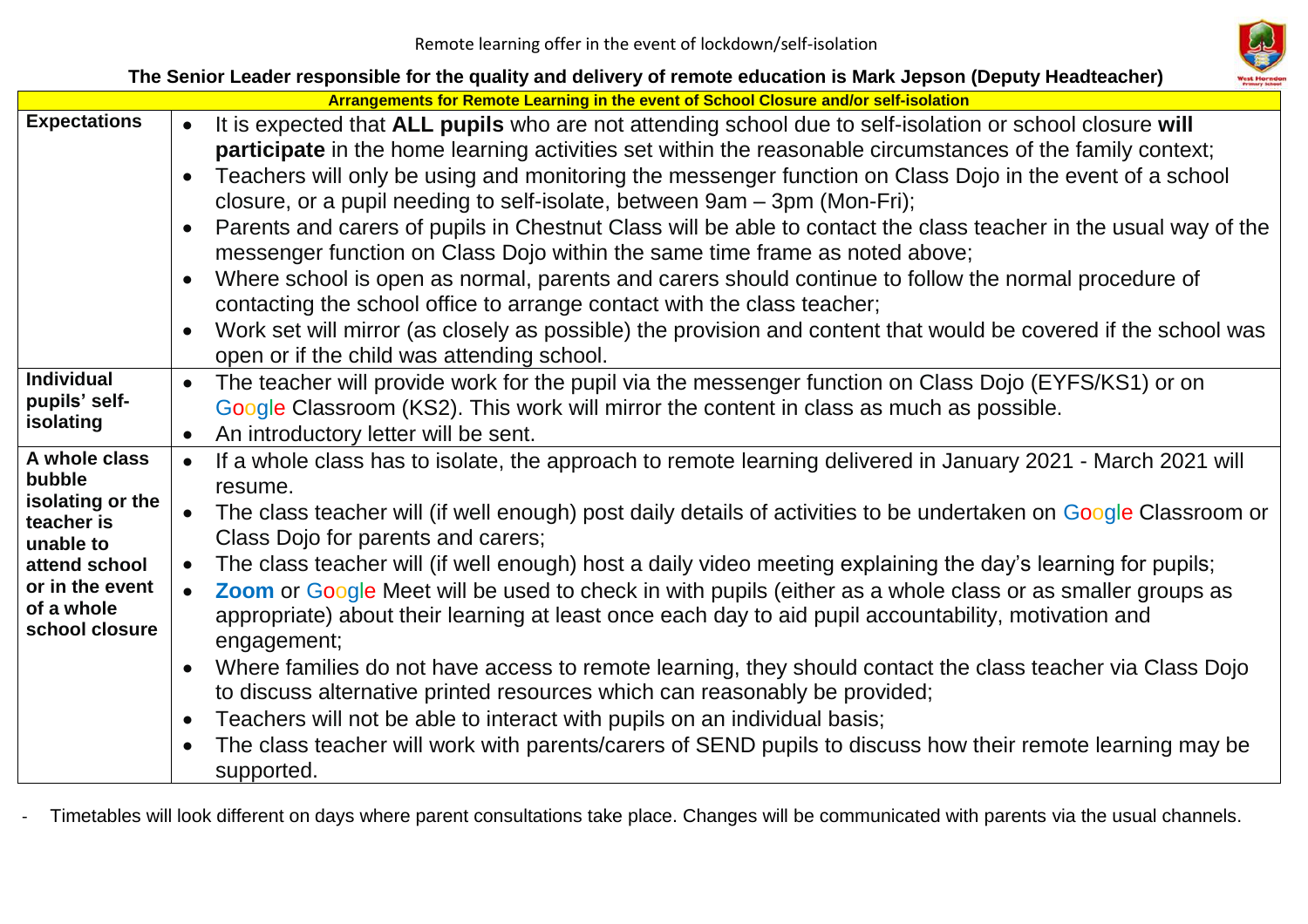# **ACORN CLASS** *EYFS*

| <b>Monday</b>                                                                                                                                                                                                                                                                                                                                                                                                                                                                                                                                            | Tuesday                                                                                                                                                                                                                                                                                                                                                                                                                                                                                                    | Wednesday                                                                                                                                                                                                                                                                                                                                                                                                                                                                                                                                                                                       | <b>Thursday</b>                                                                                                                                                                                                                                                                                                                                                                                                                                                                                                                                      | Friday                                                                                                                                                                                                                                                                                                                                                                                                                                                                                                                                                                                           |
|----------------------------------------------------------------------------------------------------------------------------------------------------------------------------------------------------------------------------------------------------------------------------------------------------------------------------------------------------------------------------------------------------------------------------------------------------------------------------------------------------------------------------------------------------------|------------------------------------------------------------------------------------------------------------------------------------------------------------------------------------------------------------------------------------------------------------------------------------------------------------------------------------------------------------------------------------------------------------------------------------------------------------------------------------------------------------|-------------------------------------------------------------------------------------------------------------------------------------------------------------------------------------------------------------------------------------------------------------------------------------------------------------------------------------------------------------------------------------------------------------------------------------------------------------------------------------------------------------------------------------------------------------------------------------------------|------------------------------------------------------------------------------------------------------------------------------------------------------------------------------------------------------------------------------------------------------------------------------------------------------------------------------------------------------------------------------------------------------------------------------------------------------------------------------------------------------------------------------------------------------|--------------------------------------------------------------------------------------------------------------------------------------------------------------------------------------------------------------------------------------------------------------------------------------------------------------------------------------------------------------------------------------------------------------------------------------------------------------------------------------------------------------------------------------------------------------------------------------------------|
| 9:00 explanation of the<br>$\bullet$<br>day on ClassDojo<br>9:15 EYFS/KS1<br>assembly (Mrs Hill)<br>9.30am daily Phonics<br>$\bullet$<br>session pre-recorded<br>and shared via<br>ClassDojo<br>Choice of outdoor/play<br>$\bullet$<br>based activities as<br>outlined on remote<br>learning menu<br>A daily Maths Lesson<br>$\bullet$<br>Daily Reading/<br>$\bullet$<br>listening to a story.<br>Teacher & LSA share a<br>story daily shared via<br>ClassDojo<br>2.45pm - End of the<br>$\bullet$<br>day Zoom<br>Work to be submitted<br>via Class Dojo | 9:00 explanation of the<br>$\bullet$<br>day on <b>ClassDojo</b><br>9.30am daily Phonics<br>$\bullet$<br>session pre-recorded<br>and shared via<br>ClassDojo<br>Choice of outdoor/play<br>$\bullet$<br>based activities as<br>outlined on remote<br>learning menu<br>A daily Maths Lesson<br>$\bullet$<br>Daily Reading/ listening<br>to a story.<br>Teacher & LSA share a<br>$\bullet$<br>story daily shared via<br>ClassDojo<br>2.45pm - End of the<br>day Zoom<br>Work to be submitted<br>via Class Dojo | <b>Wellbeing Wednesday!</b><br>9:00am explanation of<br>the Wellbeing<br>Wednesday tasks on<br><b>ClassDojo</b><br>9:15am EYFS/KS1<br><b>Wellbeing assembly</b><br>(Mrs Bolton)<br>Tasks to be centred on<br>improving wellbeing and<br>reducing screen-time where<br>possible. Possible tasks might<br>be:<br>Keeping fit and active (PE)<br>$\blacksquare$<br>Being creative (art, music<br>$\overline{\phantom{a}}$<br>$etc.$ )<br>Being outdoors<br>$\overline{\phantom{a}}$<br>Reading<br>$\sim$<br>Etc.<br>Specific tasks will be shared on<br>Class Dojo each week.<br>3:00pm Zoom Check | 9:00am explanation of the<br>$\bullet$<br>day on <b>ClassDojo</b><br>9.30am daily Phonics<br>$\bullet$<br>session pre-recorded and<br>shared via ClassDojo<br>Choice of outdoor/play<br>$\bullet$<br>based activities as outlined<br>on remote learning menu<br>A daily Maths Lesson<br>$\bullet$<br>Daily Reading/ listening to<br>$\bullet$<br>a story.<br>Teacher & LSA share a<br>$\bullet$<br>story daily shared via<br>ClassDojo<br>2.45pm - End of the<br>$\bullet$<br>day Zoom<br>Work to be submitted via<br>$\bullet$<br><b>Class Dojo</b> | 9:00am explanation of the<br>$\bullet$<br>day on <b>ClassDojo</b><br>9.30am daily Phonics<br>$\bullet$<br>session pre-recorded and<br>shared via ClassDojo<br>Choice of outdoor/play based<br>$\bullet$<br>activities as outlined on<br>remote learning menu<br>A daily Maths Lesson<br>$\bullet$<br>Daily Reading/ listening to a<br>$\bullet$<br>story.<br>Teacher & LSA share a story<br>$\bullet$<br>daily shared via ClassDojo<br>2:00pm - EYFS/KS1 Show<br>$\bullet$<br>and Tell Zoom<br>2:30pm Non-Screen Task<br>$\bullet$<br>Work to be submitted via<br>$\bullet$<br><b>Class Dojo</b> |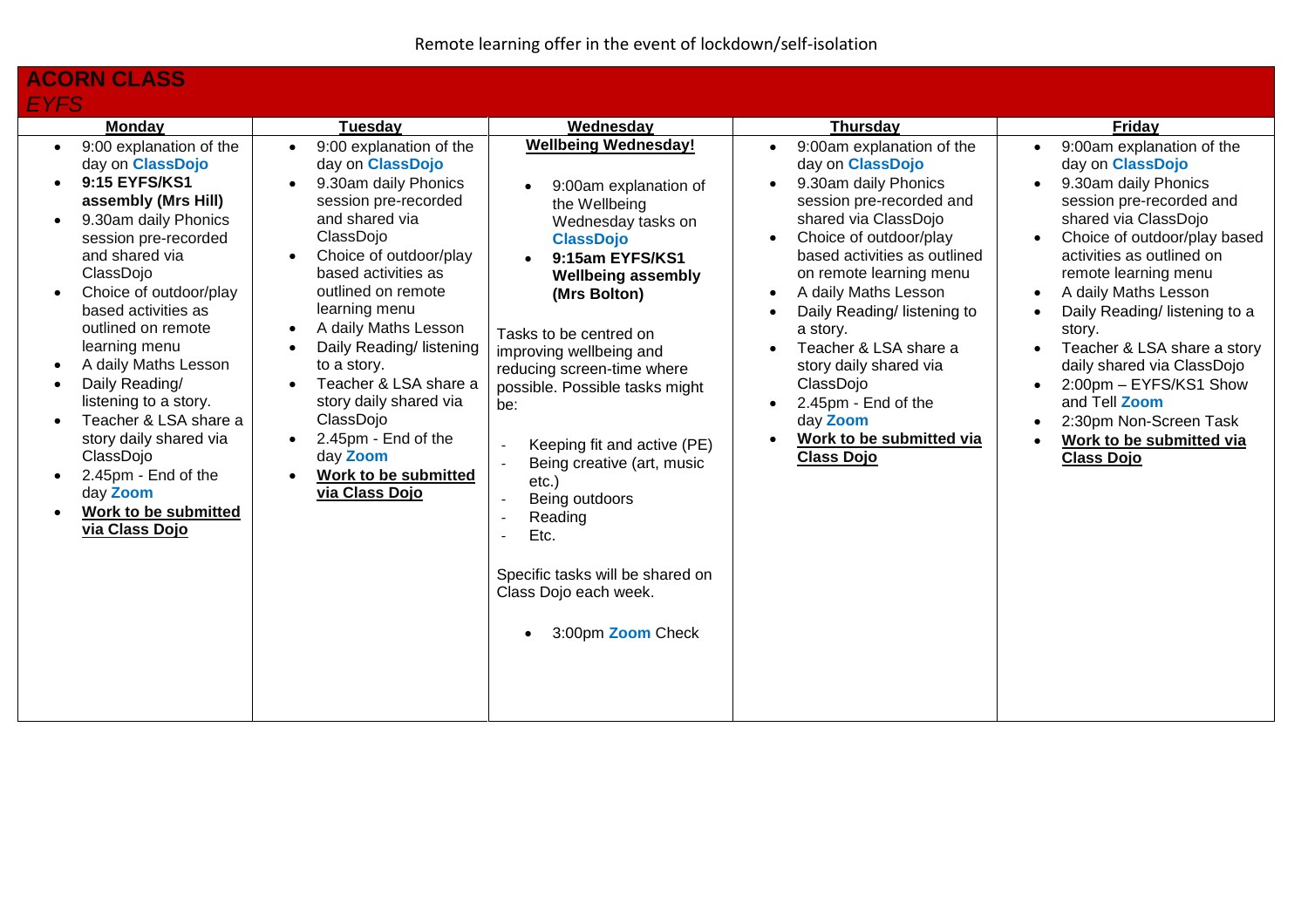| <b>BIRCH CLASS</b>                                                                                                                                                                                                                                                                                                                                                                                                                                                                                                                              |                                                                                                                                                                                                                                                                                                                                                                                                                                                                                                |                                                                                                                                                                                                                                                                                                                                                                                                                                             |                                                                                                                                                                                                                                                                                                                                                                                                                                                                                                        |                                                                                                                                                                                                                                                                                                                                                                                                                                                 |
|-------------------------------------------------------------------------------------------------------------------------------------------------------------------------------------------------------------------------------------------------------------------------------------------------------------------------------------------------------------------------------------------------------------------------------------------------------------------------------------------------------------------------------------------------|------------------------------------------------------------------------------------------------------------------------------------------------------------------------------------------------------------------------------------------------------------------------------------------------------------------------------------------------------------------------------------------------------------------------------------------------------------------------------------------------|---------------------------------------------------------------------------------------------------------------------------------------------------------------------------------------------------------------------------------------------------------------------------------------------------------------------------------------------------------------------------------------------------------------------------------------------|--------------------------------------------------------------------------------------------------------------------------------------------------------------------------------------------------------------------------------------------------------------------------------------------------------------------------------------------------------------------------------------------------------------------------------------------------------------------------------------------------------|-------------------------------------------------------------------------------------------------------------------------------------------------------------------------------------------------------------------------------------------------------------------------------------------------------------------------------------------------------------------------------------------------------------------------------------------------|
| YEAR 1                                                                                                                                                                                                                                                                                                                                                                                                                                                                                                                                          |                                                                                                                                                                                                                                                                                                                                                                                                                                                                                                |                                                                                                                                                                                                                                                                                                                                                                                                                                             |                                                                                                                                                                                                                                                                                                                                                                                                                                                                                                        |                                                                                                                                                                                                                                                                                                                                                                                                                                                 |
| <b>Monday</b>                                                                                                                                                                                                                                                                                                                                                                                                                                                                                                                                   | Tuesday                                                                                                                                                                                                                                                                                                                                                                                                                                                                                        | Wednesday                                                                                                                                                                                                                                                                                                                                                                                                                                   | <b>Thursday</b>                                                                                                                                                                                                                                                                                                                                                                                                                                                                                        | <b>Friday</b>                                                                                                                                                                                                                                                                                                                                                                                                                                   |
| • 9.00am - Explanation of the<br>day at on <b>ClassDojo</b><br>• 9:15 EYFS/KS1 Assembly<br>(Mrs Hill)<br>• 9.30am - Daily English<br>session at on ClassDojo<br>followed by activity<br>$\bullet$ 10.30am Break<br>$\bullet$ 10.45am - Maths<br>introduced via Class Dojo<br>followed by activity<br>$\bullet$ 12.00pm-Lunch<br>• 1.00pm - Daily reading<br>activity introduced on<br>ClassDojo<br>• 1.30pm-Foundation<br>subjects Introduced via<br>Class Dojo planning in line<br>with curriculum<br>• 2.45pm - End of the day<br><b>Zoom</b> | • 9.00am - Explanation of the<br>day at on <b>ClassDojo</b><br>• 9.30am - Daily English<br>session at on ClassDojo<br>followed by activity<br>$\bullet$ 10.30am Break<br>$\bullet$ 10.45am - Maths<br>introduced via Class Dojo<br>followed by activity<br>$\bullet$ 12.00pm-Lunch<br>• 1.00pm - Daily reading<br>activity introduced on<br>ClassDojo<br>• 1.30pm-Foundation<br>subjects Introduced via<br>Class Dojo planning in line<br>with curriculum<br>• 2.45pm - End of the day<br>Zoom | <b>Wellbeing Wednesday!</b><br>9:00 explanation of the<br>Wellbeing Wednesday tasks<br>on ClassDojo<br>9:15 EYFS/KS1 assembly<br>(Mrs Bolton)<br>Tasks to be centred on improving<br>wellbeing and reducing screen-time<br>where possible. Possible tasks might<br>be:<br>Keeping fit and active (PE)<br>Being creative (art, music etc.)<br>Being outdoors<br>Reading<br>Etc.<br>Specific tasks will be shared on<br>Class Dojo each week. | • 9.00am - Explanation of the day<br>at on <b>ClassDojo</b><br>• 9.30am - Daily English session<br>at on ClassDojo followed by<br>activity<br>10.30am Break<br>$\bullet$<br>10.45am - Maths introduced via<br>$\bullet$<br>Class Dojo followed by activity<br>12.00pm-Lunch<br>$\bullet$<br>1.00pm - Daily reading activity<br>$\bullet$<br>introduced on ClassDojo<br>• 1.30pm-Foundation subjects<br>Introduced via Class Dojo<br>planning in line with curriculum<br>• 2.45pm - End of the day Zoom | 9:00 explanation of the<br>day on <b>ClassDojo</b><br>9.30am - Daily English<br>session at on ClassDojo<br>followed by activity<br>10.30am Break<br>$10.45$ am - Maths<br>introduced via Class Dojo<br>followed by activity<br>12.00pm-Lunch<br>1.00pm - Daily reading<br>activity introduced on<br>ClassDojo<br>$2:00$ pm $-$ EYFS/KS1<br>Show and Tell Zoom<br>2:30pm Non-Screen Task)<br>Pupils will submit work via<br>class Dojo Portfolio |
| Pupils will submit work via<br>class Dojo Portfolio                                                                                                                                                                                                                                                                                                                                                                                                                                                                                             | Pupils will submit work via<br>class Dojo Portfolio                                                                                                                                                                                                                                                                                                                                                                                                                                            | 3:00pm Zoom Check<br>$\bullet$                                                                                                                                                                                                                                                                                                                                                                                                              | Pupils will submit work via class<br>Dojo Portfolio                                                                                                                                                                                                                                                                                                                                                                                                                                                    |                                                                                                                                                                                                                                                                                                                                                                                                                                                 |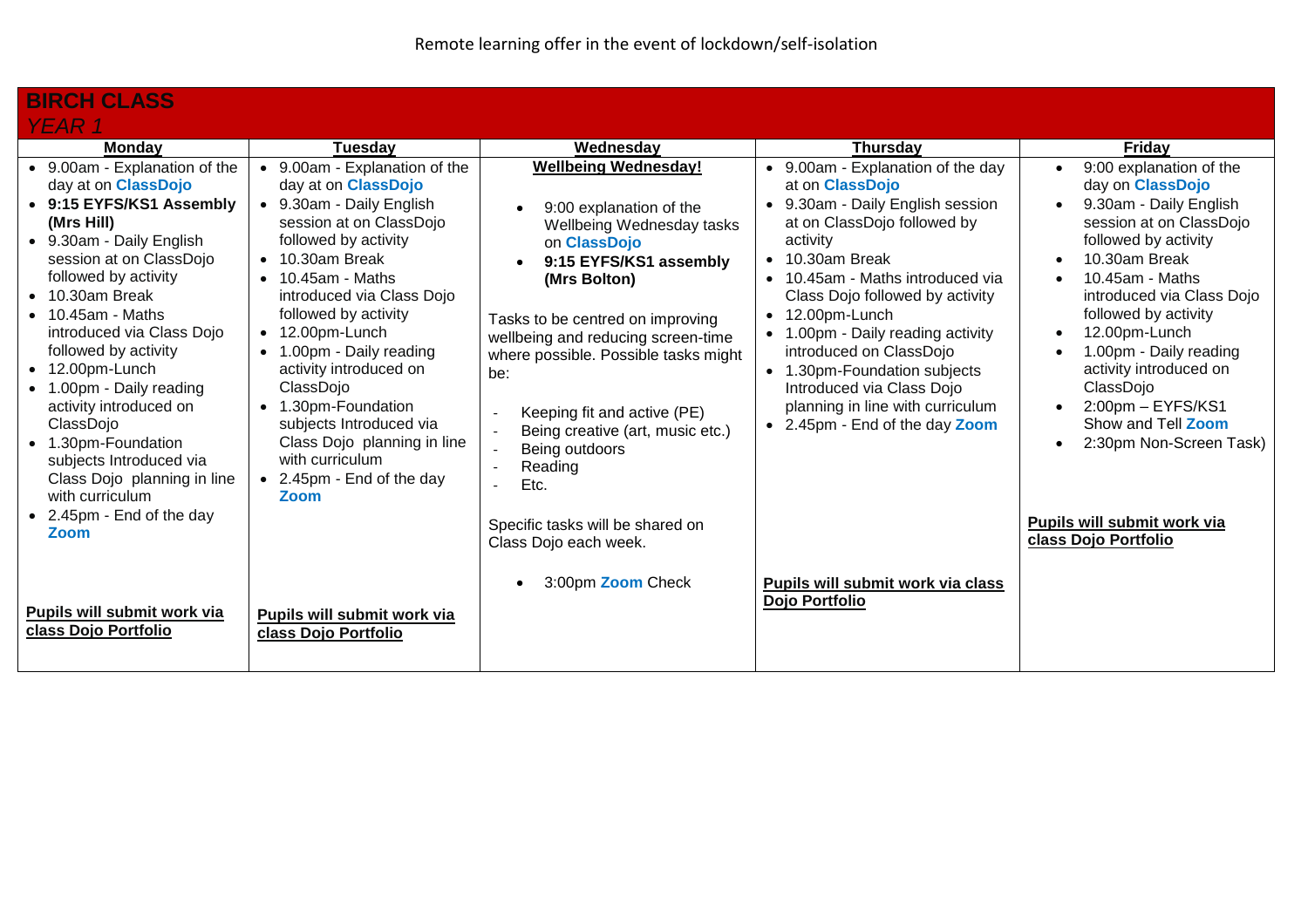#### **WILLOW CLASS**  *YEAR 2*

| EAN 4                                                                                                                                                                                                                                                                                                                                                                                                                                                                                                                       |                                                                                                                                                                                                                                                                                                                                                                                                                                                                                                                     |                                                                                                                                                                                                                                                                                                                                                                                                                                                         |                                                                                                                                                                                                                                                                                                                                                                                                                                                                                                                  |                                                                                                                                                                                                                                                                                                                                                                                       |
|-----------------------------------------------------------------------------------------------------------------------------------------------------------------------------------------------------------------------------------------------------------------------------------------------------------------------------------------------------------------------------------------------------------------------------------------------------------------------------------------------------------------------------|---------------------------------------------------------------------------------------------------------------------------------------------------------------------------------------------------------------------------------------------------------------------------------------------------------------------------------------------------------------------------------------------------------------------------------------------------------------------------------------------------------------------|---------------------------------------------------------------------------------------------------------------------------------------------------------------------------------------------------------------------------------------------------------------------------------------------------------------------------------------------------------------------------------------------------------------------------------------------------------|------------------------------------------------------------------------------------------------------------------------------------------------------------------------------------------------------------------------------------------------------------------------------------------------------------------------------------------------------------------------------------------------------------------------------------------------------------------------------------------------------------------|---------------------------------------------------------------------------------------------------------------------------------------------------------------------------------------------------------------------------------------------------------------------------------------------------------------------------------------------------------------------------------------|
| <b>Mondav</b>                                                                                                                                                                                                                                                                                                                                                                                                                                                                                                               | Tuesday                                                                                                                                                                                                                                                                                                                                                                                                                                                                                                             | Wednesday                                                                                                                                                                                                                                                                                                                                                                                                                                               | <b>Thursday</b>                                                                                                                                                                                                                                                                                                                                                                                                                                                                                                  | Friday                                                                                                                                                                                                                                                                                                                                                                                |
| • 9.00am - Explanation of the<br>day at on <b>Zoom</b><br>• 9:15 EYFS/KS1 Assembly<br>(Mrs Hill)<br>• 9.30am - Daily English<br>session at on ClassDojo<br>followed by activity<br>$\bullet$ 10.30am Break<br>$\bullet$ 10.45am - Maths<br>introduced via Class Dojo<br>followed by activity<br>$\bullet$ 12.00pm-Lunch<br>• 1.00pm - Daily reading<br>activity introduced on<br>ClassDojo<br>• 1.30pm-Foundation<br>subjects Introduced via<br>Class Dojo planning in line<br>with curriculum<br>• 2.45pm - End of the day | 9.00am - Explanation of the<br>day at on <b>Zoom</b><br>• 9.30am - Daily English<br>session at on ClassDojo<br>followed by activity<br>10.30am Break<br>$\bullet$<br>$\bullet$ 10.45am - Maths<br>introduced via Class Dojo<br>followed by activity<br>12.00pm-Lunch<br>$\bullet$<br>1.00pm - Daily reading<br>$\bullet$<br>activity introduced on<br>ClassDojo<br>1.30pm-Foundation<br>$\bullet$<br>subjects Introduced via<br>Class Dojo planning in line<br>with curriculum<br>• 2.45pm - End of the day<br>Zoom | <b>Wellbeing Wednesday!</b><br>9:00am explanation of the<br>Wellbeing Wednesday tasks<br>on Zoom<br>9:15am EYFS/KS1<br>assembly (Mrs Bolton)<br>Tasks to be centred on improving<br>wellbeing and reducing screen-time<br>where possible. Possible tasks might<br>be:<br>Keeping fit and active (PE)<br>$\overline{a}$<br>Being creative (art, music etc.)<br>$\overline{\phantom{a}}$<br>Being outdoors<br>$\overline{\phantom{a}}$<br>Reading<br>Etc. | 9.00am - Explanation of the<br>$\bullet$<br>day at on <b>ClassDojo</b><br>9.30am - Daily English session<br>$\bullet$<br>at on ClassDojo followed by<br>activity<br>10.30am Break<br>$\bullet$<br>10.45am - Maths introduced<br>via Class Dojo followed by<br>activity<br>12.00pm-Lunch<br>$\bullet$<br>1.00pm - Daily reading activity<br>introduced on ClassDojo<br>1.30pm-Foundation subjects<br>$\bullet$<br>Introduced via Class Dojo<br>planning in line with curriculum<br>• 2.45pm - End of the day Zoom | 9:00 explanation of the day<br>$\bullet$<br>on ClassDojo<br>9.30am - Daily English<br>session at on ClassDojo<br>followed by activity<br>10.30am Break<br>10.45am - Maths introduced<br>via Class Dojo followed by<br>activity<br>12.00pm-Lunch<br>1.00pm - Daily reading<br>activity introduced on<br>ClassDojo<br>2:00pm - EYFS/KS1 Show<br>and Tell Zoom<br>2:30pm Non-Screen Task |
| <b>Zoom</b>                                                                                                                                                                                                                                                                                                                                                                                                                                                                                                                 |                                                                                                                                                                                                                                                                                                                                                                                                                                                                                                                     | Specific tasks will be shared on<br>Class Dojo each week.                                                                                                                                                                                                                                                                                                                                                                                               |                                                                                                                                                                                                                                                                                                                                                                                                                                                                                                                  | Pupils will submit work via class<br>Dojo Portfolio                                                                                                                                                                                                                                                                                                                                   |
| Pupils will submit work via<br>class Dojo Portfolio                                                                                                                                                                                                                                                                                                                                                                                                                                                                         | Pupils will submit work via<br>class Dojo Portfolio                                                                                                                                                                                                                                                                                                                                                                                                                                                                 | 3:00pm Zoom Check                                                                                                                                                                                                                                                                                                                                                                                                                                       | Pupils will submit work via<br>class Dojo Portfolio                                                                                                                                                                                                                                                                                                                                                                                                                                                              |                                                                                                                                                                                                                                                                                                                                                                                       |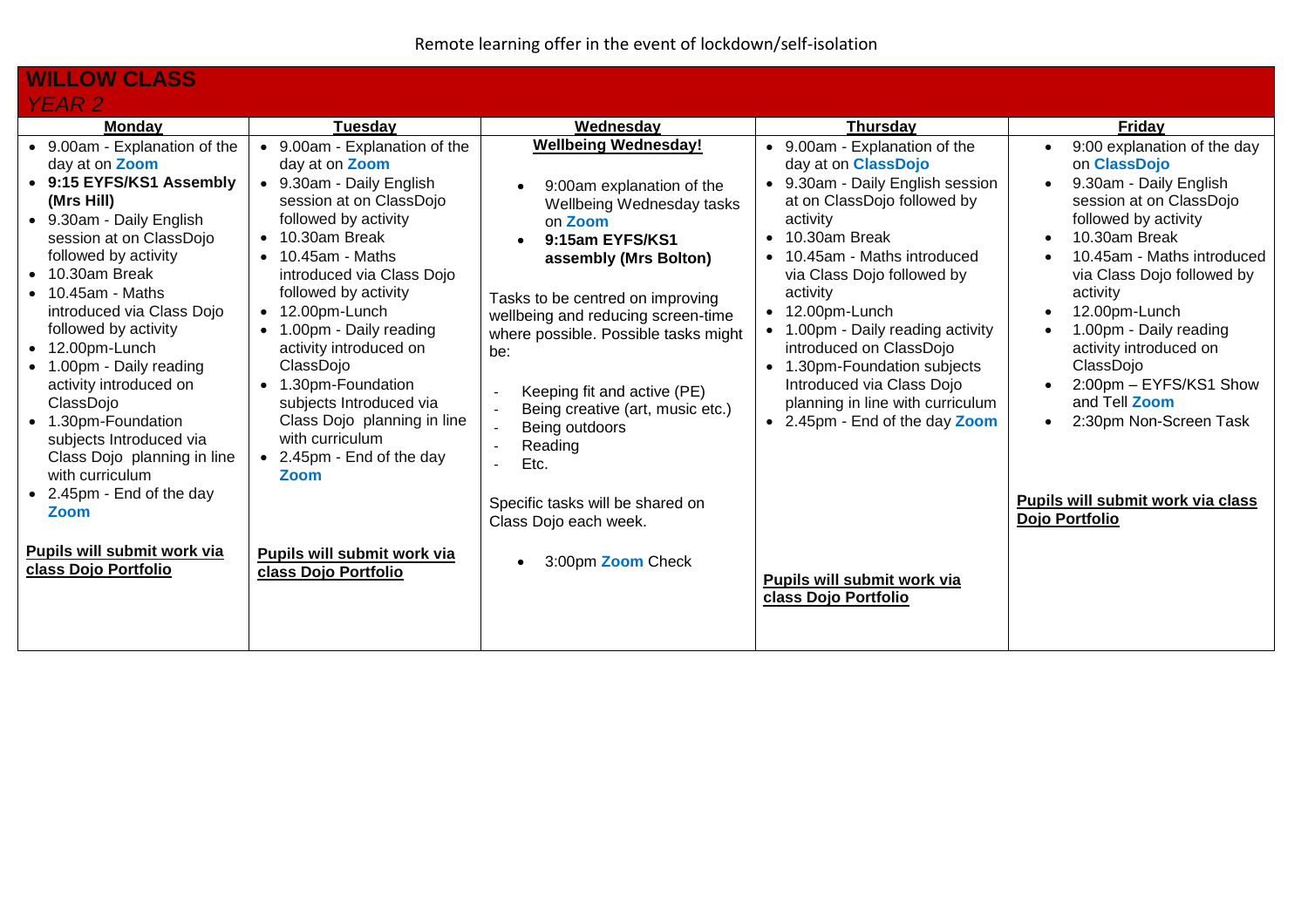#### **SYCAMORE CLASS**  *YEAR 3*

| <u>L/11 \ U</u>                                                                                                                                                                                                                                                                                                                                                                                                                                                                 |                                                                                                                                                                                                                                                                                                                                                                                                                                                                |                                                                                                                                                                                                                                                                                                                                                                                                                                                                                                                |                                                                                                                                                                                                                                                                                                                                                                                                                                                                                                      |                                                                                                                                                                                                                                                                                                                                                                                                                                                                                                                                                                                                                        |
|---------------------------------------------------------------------------------------------------------------------------------------------------------------------------------------------------------------------------------------------------------------------------------------------------------------------------------------------------------------------------------------------------------------------------------------------------------------------------------|----------------------------------------------------------------------------------------------------------------------------------------------------------------------------------------------------------------------------------------------------------------------------------------------------------------------------------------------------------------------------------------------------------------------------------------------------------------|----------------------------------------------------------------------------------------------------------------------------------------------------------------------------------------------------------------------------------------------------------------------------------------------------------------------------------------------------------------------------------------------------------------------------------------------------------------------------------------------------------------|------------------------------------------------------------------------------------------------------------------------------------------------------------------------------------------------------------------------------------------------------------------------------------------------------------------------------------------------------------------------------------------------------------------------------------------------------------------------------------------------------|------------------------------------------------------------------------------------------------------------------------------------------------------------------------------------------------------------------------------------------------------------------------------------------------------------------------------------------------------------------------------------------------------------------------------------------------------------------------------------------------------------------------------------------------------------------------------------------------------------------------|
| <b>Monday</b>                                                                                                                                                                                                                                                                                                                                                                                                                                                                   | <b>Tuesday</b>                                                                                                                                                                                                                                                                                                                                                                                                                                                 | Wednesday                                                                                                                                                                                                                                                                                                                                                                                                                                                                                                      | <b>Thursday</b>                                                                                                                                                                                                                                                                                                                                                                                                                                                                                      | Friday                                                                                                                                                                                                                                                                                                                                                                                                                                                                                                                                                                                                                 |
| • 9.00am - Registration on<br>Google Meet. Link accessed<br>via Google Classroom.<br>• 9:15am - Assembly with Mr<br>O'Grady<br>• Lessons and tasks set on<br>Google Classroom which<br>mirror the classroom<br>learning:<br>• 9.30am - Daily English<br>session<br>$\bullet$ 10.30am Break<br>• 10.45am- Daily Maths<br>session<br>$\bullet$ 12.00pm-Lunch<br>• 1.00pm - Daily Reading<br>activity<br>• 1.30pm- Foundation subject<br>• 2.45pm - End of the day<br>Google Meet. | • 9.00am - Registration on<br>Google Meet. Link accessed<br>via Google Classroom.<br>• Lessons and tasks set on<br>Google Classroom which<br>mirror the classroom<br>learning:<br>• 9.30am - Daily English<br>session<br>$\bullet$ 10.30am Break<br>• 10.45am- Daily Maths<br>session<br>12.00pm-Lunch<br>$\bullet$<br>1.00pm - Daily Reading<br>$\bullet$<br>activity<br>1.30pm- Foundation subject<br>$\bullet$<br>• 2.45pm - End of the day<br>Google Meet. | <b>Wellbeing Wednesday!</b><br>9:00am explanation of the<br><b>Wellbeing Wednesday</b><br>tasks on Google<br>Classroom<br>9:15am KS2 assembly -<br>Mr Jepson<br>Tasks to be centred on improving<br>wellbeing and reducing screen-time<br>where possible. Possible tasks<br>might be:<br>Keeping fit and active (PE)<br>$\blacksquare$<br>Being creative (art, music etc.)<br>Being outdoors<br>$\overline{\phantom{a}}$<br>Reading<br>Etc.<br>Specific tasks will be shared on<br>Google Classroom each week. | 9.00am - Registration on<br>$\bullet$<br>Google Meet. Link<br>accessed via Google<br>Classroom.<br>Lessons and tasks set on<br>Google Classroom which<br>mirror the classroom<br>learning:<br>9.30am - Daily English<br>$\bullet$<br>session<br>10.30am Break<br>$\bullet$<br>10.45am- Daily Maths<br>session<br>12.00pm-Lunch<br>$\bullet$<br>1.00pm - Daily Reading<br>$\bullet$<br>activity<br>1.30pm- Foundation<br>$\bullet$<br>subject<br>2.45pm - End of the day<br>$\bullet$<br>Google Meet. | 9.00am - Registration on<br>$\bullet$<br>Google Meet. Link accessed<br>via Google Classroom.<br>Lessons and tasks set on<br>$\bullet$<br><b>Google Classroom which</b><br>mirror the classroom<br>learning:<br>9.30am - Daily English<br>$\bullet$<br>session<br>10.30am Break<br>$\bullet$<br>10.45am- Daily Maths<br>$\bullet$<br>session<br>12.00pm-Lunch<br>$\bullet$<br>1.00pm - Daily Reading<br>$\bullet$<br>activity<br>2.00pm- KS2 Quiz (Mr<br>$\bullet$<br>O'Grady/Mr Jepson)<br>2:30pm Non-Screen Task<br>$\bullet$<br>Pupils will submit work and<br>receive feedback via class_Google<br><b>Classroom</b> |
| Pupils will submit work and<br>receive feedback via class<br><b>Google Classroom</b>                                                                                                                                                                                                                                                                                                                                                                                            | Pupils will submit work and<br>receive feedback via class<br><b>Google Classroom</b>                                                                                                                                                                                                                                                                                                                                                                           | 3:00pm End of the day<br>Google Meet.                                                                                                                                                                                                                                                                                                                                                                                                                                                                          | Pupils will submit work and<br>receive feedback via class<br>Google Classroom                                                                                                                                                                                                                                                                                                                                                                                                                        |                                                                                                                                                                                                                                                                                                                                                                                                                                                                                                                                                                                                                        |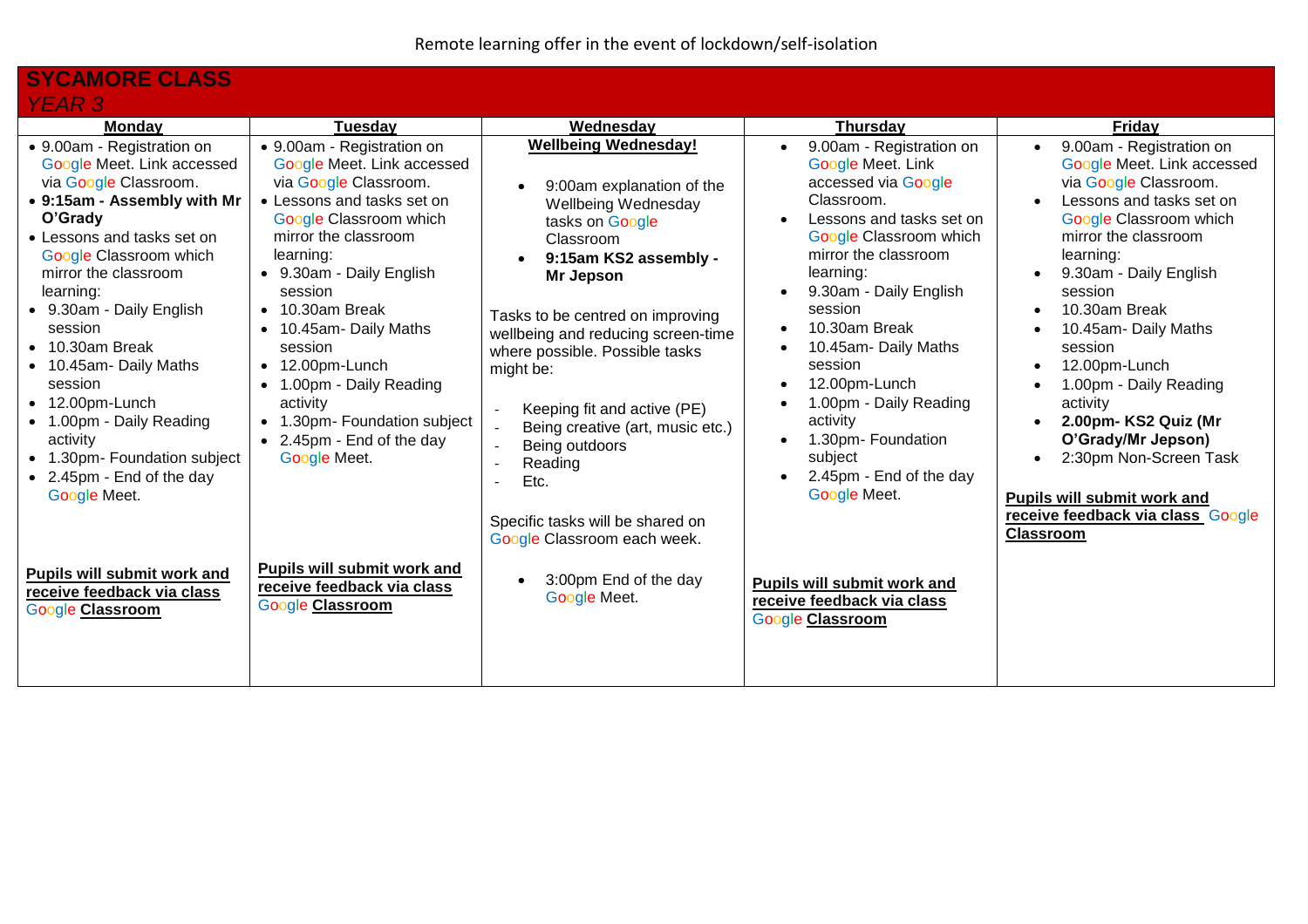| <b>ELM CLASS</b>                                                                                                                                                                                                                                                                                                                                                                                                                                                                       |                                                                                                                                                                                                                                                                                                                                                                                                                                                                           |                                                                                                                                                                                                                                                                                                                                                                                                                                                        |                                                                                                                                                                                                                                                                                                                                                                                                           |                                                                                                                                                                                                                                                                                                                                                                                                    |
|----------------------------------------------------------------------------------------------------------------------------------------------------------------------------------------------------------------------------------------------------------------------------------------------------------------------------------------------------------------------------------------------------------------------------------------------------------------------------------------|---------------------------------------------------------------------------------------------------------------------------------------------------------------------------------------------------------------------------------------------------------------------------------------------------------------------------------------------------------------------------------------------------------------------------------------------------------------------------|--------------------------------------------------------------------------------------------------------------------------------------------------------------------------------------------------------------------------------------------------------------------------------------------------------------------------------------------------------------------------------------------------------------------------------------------------------|-----------------------------------------------------------------------------------------------------------------------------------------------------------------------------------------------------------------------------------------------------------------------------------------------------------------------------------------------------------------------------------------------------------|----------------------------------------------------------------------------------------------------------------------------------------------------------------------------------------------------------------------------------------------------------------------------------------------------------------------------------------------------------------------------------------------------|
| <b>YEAR 4</b>                                                                                                                                                                                                                                                                                                                                                                                                                                                                          |                                                                                                                                                                                                                                                                                                                                                                                                                                                                           |                                                                                                                                                                                                                                                                                                                                                                                                                                                        |                                                                                                                                                                                                                                                                                                                                                                                                           |                                                                                                                                                                                                                                                                                                                                                                                                    |
| <b>Monday</b>                                                                                                                                                                                                                                                                                                                                                                                                                                                                          | <b>Tuesday</b>                                                                                                                                                                                                                                                                                                                                                                                                                                                            | Wednesday                                                                                                                                                                                                                                                                                                                                                                                                                                              | <b>Thursday</b>                                                                                                                                                                                                                                                                                                                                                                                           | Friday                                                                                                                                                                                                                                                                                                                                                                                             |
| • 9.00am - Registration on<br>Google Meet. Link accessed<br>via Google Classroom.<br>• 9:15am - Assembly with Mr<br>O'Grady<br>• Lessons and tasks set on<br><b>Google Classroom which</b><br>mirror the classroom<br>learning:<br>• 9.30am - Daily English<br>session<br>$\bullet$ 10.30am Break<br>• 10.45am- Daily Maths<br>session<br>$\bullet$ 12.00pm-Lunch<br>• 1.00pm - Daily Reading<br>activity<br>• 1.30pm- Foundation subject<br>• 2.45pm - End of the day<br>Google Meet. | • 9.00am - Registration on<br>Google Meet. Link accessed<br>via Google Classroom.<br>• Lessons and tasks set on<br>Google Classroom which<br>mirror the classroom<br>learning:<br>• 9.30am - Daily English<br>session<br>$\bullet$ 10.30am Break<br>10.45am- Daily Maths<br>$\bullet$<br>session<br>12.00pm-Lunch<br>$\bullet$<br>1.00pm - Daily Reading<br>$\bullet$<br>activity<br>1.30pm- Foundation subject<br>$\bullet$<br>• 2.45pm - End of the day<br>Google Meet. | <b>Wellbeing Wednesday!</b><br>9:00am explanation of<br>the Wellbeing<br>Wednesday tasks on<br><b>Google Classroom</b><br>9:15 KS2 assembly- Mr<br>Jepson<br>Tasks to be centred on improving<br>wellbeing and reducing screen-<br>time where possible. Possible<br>tasks might be:<br>Keeping fit and active (PE)<br>$\blacksquare$<br>Being creative (art, music<br>etc.)<br>Being outdoors<br>$\sim$<br>Reading<br>$\overline{\phantom{a}}$<br>Etc. | 9.00am - Registration on<br>Google Meet. Link<br>accessed via Google<br>Classroom.<br>Lessons and tasks set on<br>Google Classroom which<br>mirror the classroom<br>learning:<br>9.30am - Daily English<br>session<br>10.30am Break<br>10.45am- Daily Maths<br>session<br>12.00pm-Lunch<br>1.00pm - Daily Reading<br>activity<br>1.30pm- Foundation<br>subject<br>2.45pm - End of the day<br>Google Meet. | 9.00am - Registration on<br>Google Meet. Link accessed<br>via Google Classroom.<br>Lessons and tasks set on<br>Google Classroom which<br>mirror the classroom<br>learning:<br>9.30am - Daily English<br>session<br>10.30am Break<br>10.45am- Daily Maths<br>session<br>12.00pm-Lunch<br>1.00pm - Daily Reading<br>activity<br>2.00pm- KS2 Quiz (Mr<br>O'Grady/Mr Jepson)<br>2:30pm Non-Screen Task |
| <b>Pupils will submit work and</b><br>receive feedback via class<br><b>Google Classroom</b>                                                                                                                                                                                                                                                                                                                                                                                            | Pupils will submit work and<br>receive feedback via class<br><b>Google Classroom</b>                                                                                                                                                                                                                                                                                                                                                                                      | Specific tasks will be shared on<br>Google Classroom each week.<br>3:00pm End of the day<br>Google Meet.                                                                                                                                                                                                                                                                                                                                               | Pupils will submit work and<br>receive feedback via class<br><b>Google Classroom</b>                                                                                                                                                                                                                                                                                                                      | Pupils will submit work and<br>receive feedback via class Google<br><b>Classroom</b>                                                                                                                                                                                                                                                                                                               |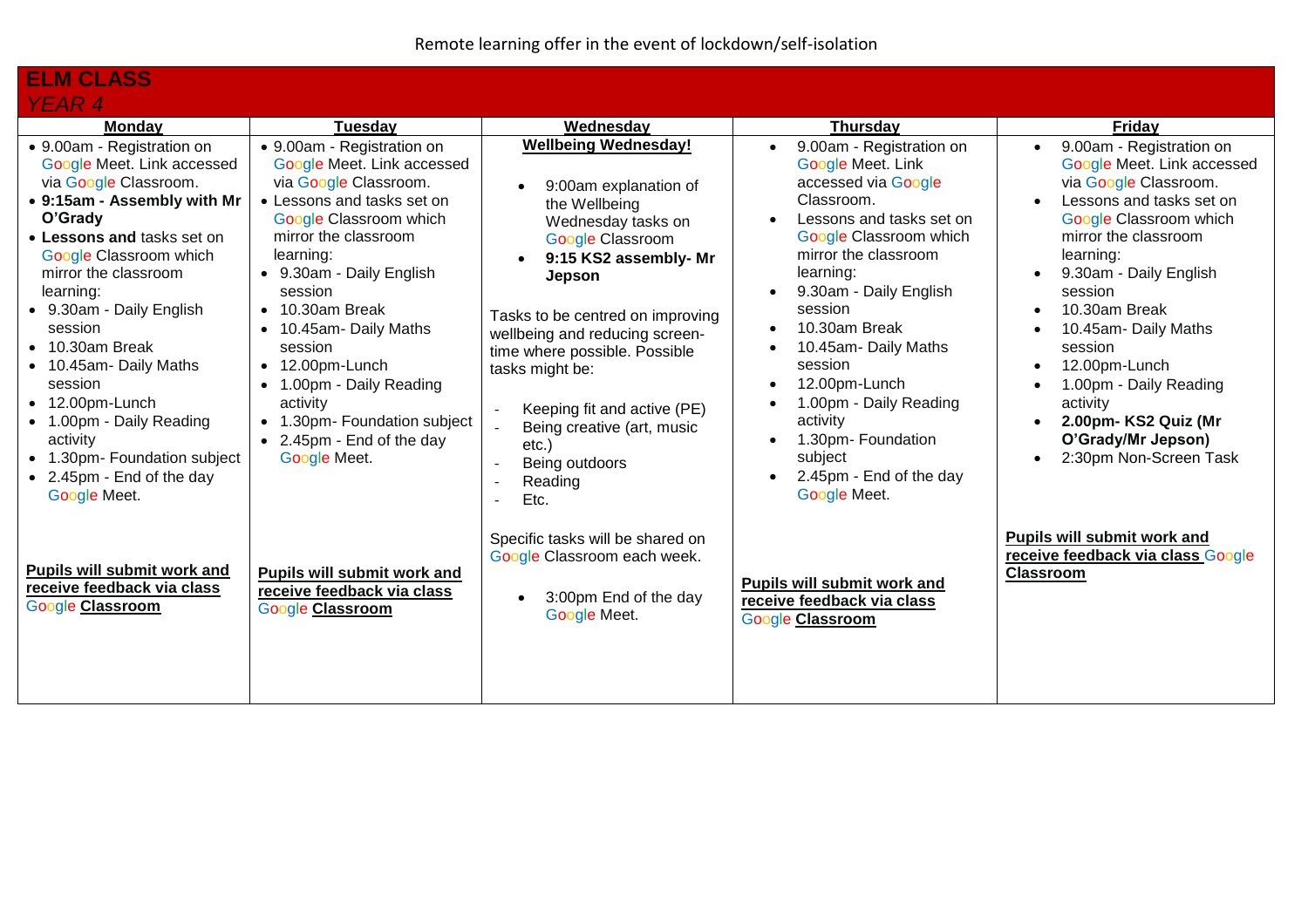| <b>OAK CLASS</b>                                                                                                                                                                                                                                                                                                                                                                                                                                                                       |                                                                                                                                                                                                                                                                                                                                                                                                                                    |                                                                                                                                                                                                                                                                                                                                                                                                                                                             |                                                                                                                                                                                                                                                                                                                                                                                                           |                                                                                                                                                                                                                                                                                                                                                                                                                                                                                               |
|----------------------------------------------------------------------------------------------------------------------------------------------------------------------------------------------------------------------------------------------------------------------------------------------------------------------------------------------------------------------------------------------------------------------------------------------------------------------------------------|------------------------------------------------------------------------------------------------------------------------------------------------------------------------------------------------------------------------------------------------------------------------------------------------------------------------------------------------------------------------------------------------------------------------------------|-------------------------------------------------------------------------------------------------------------------------------------------------------------------------------------------------------------------------------------------------------------------------------------------------------------------------------------------------------------------------------------------------------------------------------------------------------------|-----------------------------------------------------------------------------------------------------------------------------------------------------------------------------------------------------------------------------------------------------------------------------------------------------------------------------------------------------------------------------------------------------------|-----------------------------------------------------------------------------------------------------------------------------------------------------------------------------------------------------------------------------------------------------------------------------------------------------------------------------------------------------------------------------------------------------------------------------------------------------------------------------------------------|
| <b>YEAR 5/6</b>                                                                                                                                                                                                                                                                                                                                                                                                                                                                        |                                                                                                                                                                                                                                                                                                                                                                                                                                    |                                                                                                                                                                                                                                                                                                                                                                                                                                                             |                                                                                                                                                                                                                                                                                                                                                                                                           |                                                                                                                                                                                                                                                                                                                                                                                                                                                                                               |
| <b>Monday</b>                                                                                                                                                                                                                                                                                                                                                                                                                                                                          | Tuesdav                                                                                                                                                                                                                                                                                                                                                                                                                            | Wednesday                                                                                                                                                                                                                                                                                                                                                                                                                                                   | <b>Thursday</b>                                                                                                                                                                                                                                                                                                                                                                                           | Friday                                                                                                                                                                                                                                                                                                                                                                                                                                                                                        |
| • 9.00am - Registration on<br>Google Meet. Link accessed<br>via Google Classroom.<br>• 9:15am - Assembly with Mr<br>O'Grady<br>• Lessons and tasks set on<br><b>Google Classroom which</b><br>mirror the classroom<br>learning:<br>• 9.30am - Daily English<br>session<br>$\bullet$ 10.30am Break<br>• 10.45am- Daily Maths<br>session<br>$\bullet$ 12.00pm-Lunch<br>• 1.00pm - Daily Reading<br>activity<br>• 1.30pm- Foundation subject<br>• 2.45pm - End of the day<br>Google Meet. | • 9.00am - Registration on<br>Google Meet. Link accessed<br>via Google Classroom.<br>• Lessons and tasks set on<br>Google Classroom which<br>mirror the classroom<br>learning:<br>• 9.30am - Daily English<br>session<br>$\bullet$ 10.30am Break<br>10.45am- Daily Maths<br>session<br>12.00pm-Lunch<br>$\bullet$<br>1.00pm - Daily Reading<br>activity<br>1.30pm- Foundation subject<br>• 2.45pm - End of the day<br>Google Meet. | <b>Wellbeing Wednesday!</b><br>9:00am explanation of the<br>Wellbeing Wednesday tasks<br>on Google Classroom<br>9:15am - KS2 assembly with<br>Mr Jepson<br>Tasks to be centred on improving<br>wellbeing and reducing screen-time<br>where possible. Possible tasks might<br>be:<br>Keeping fit and active (PE)<br>Being creative (art, music etc.)<br>Being outdoors<br>Reading<br>Etc.<br>Specific tasks will be shared on<br>Google Classroom each week. | 9.00am - Registration on<br>Google Meet. Link<br>accessed via Google<br>Classroom.<br>Lessons and tasks set on<br>Google Classroom which<br>mirror the classroom<br>learning:<br>9.30am - Daily English<br>session<br>10.30am Break<br>10.45am- Daily Maths<br>session<br>12.00pm-Lunch<br>1.00pm - Daily Reading<br>activity<br>1.30pm- Foundation<br>subject<br>2.45pm - End of the day<br>Google Meet. | 9.00am - Registration on<br>Google Meet. Link<br>accessed via Google<br>Classroom.<br>Lessons and tasks set on<br>Google Classroom which<br>mirror the classroom<br>learning:<br>9.30am - Daily English<br>session<br>10.30am Break<br>10.45am- Daily Maths<br>session<br>12.00pm-Lunch<br>1.00pm - Daily Reading<br>activity<br>2.00pm- KS2 Quiz (Mr<br>O'Grady/Mr Jepson)<br>2:30pm Non-Screen Task<br>Pupils will submit work and<br>receive feedback via class<br><b>Google Classroom</b> |
| Pupils will submit work and<br>receive feedback via class<br><b>Google Classroom</b>                                                                                                                                                                                                                                                                                                                                                                                                   | Pupils will submit work and<br>receive feedback via class<br><b>Google Classroom</b>                                                                                                                                                                                                                                                                                                                                               | 3:00pm End of the day Google<br>Meet.                                                                                                                                                                                                                                                                                                                                                                                                                       | Pupils will submit work and<br>receive feedback via class<br><b>Google Classroom</b>                                                                                                                                                                                                                                                                                                                      |                                                                                                                                                                                                                                                                                                                                                                                                                                                                                               |
|                                                                                                                                                                                                                                                                                                                                                                                                                                                                                        |                                                                                                                                                                                                                                                                                                                                                                                                                                    |                                                                                                                                                                                                                                                                                                                                                                                                                                                             |                                                                                                                                                                                                                                                                                                                                                                                                           |                                                                                                                                                                                                                                                                                                                                                                                                                                                                                               |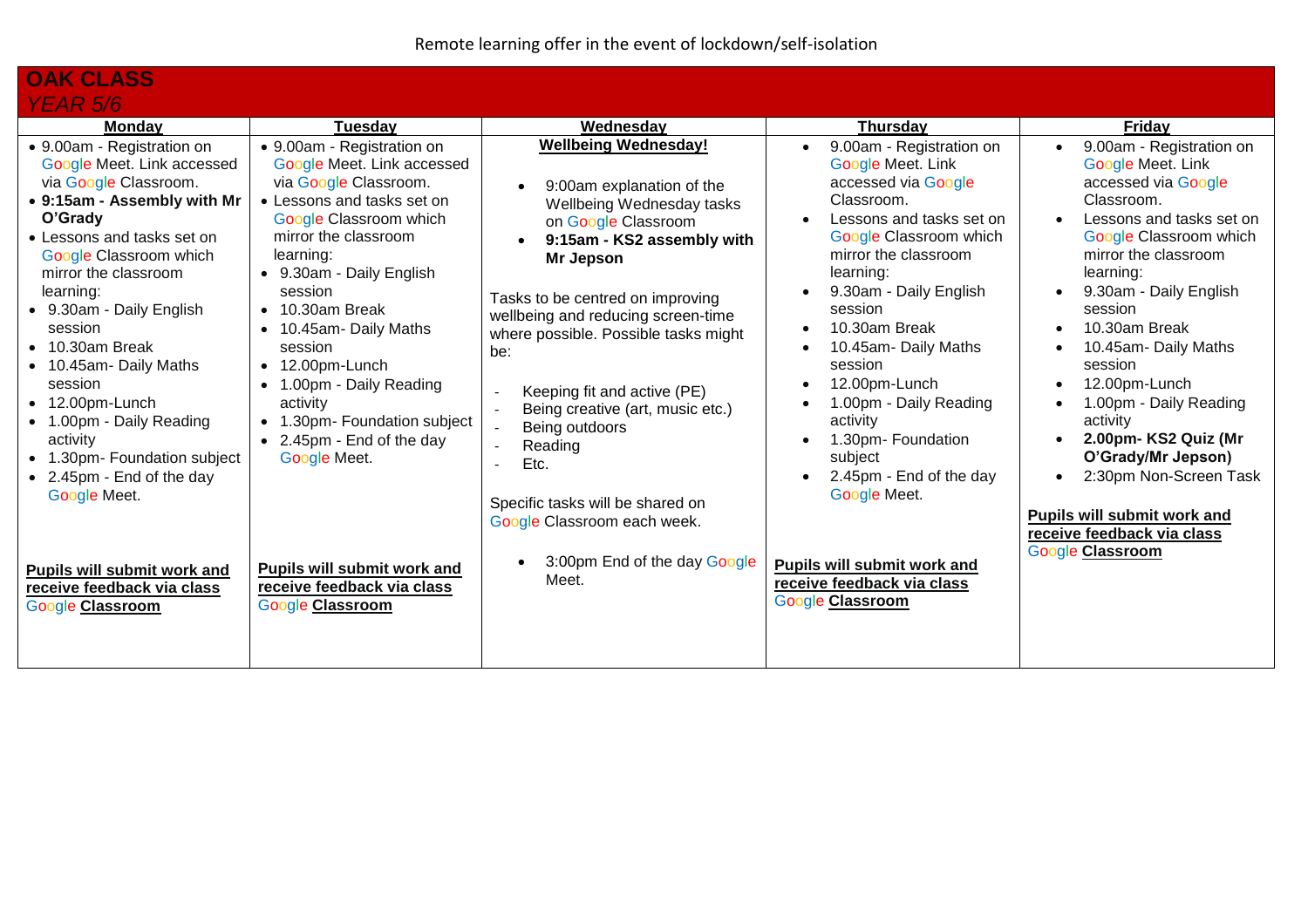## **CHESTNUT CLASS**

**Enhanced Provision**

| <b>Monday</b>                                                                                                                                                                                                                                                                                                                                                                                                                                                                                                                                                                                                               | Tuesdav                                                                                                                                                                                                                                                                                                                                                                                                                                                                                                                                                         | Wednesday                                                                                                                                                                                                                                                                                                                                                                                                                                                                                                                                       | <b>Thursday</b>                                                                                                                                                                                                                                                                                                                                                                                                                                                                                                           | <b>Friday</b>                                                                                                                                                                                                                                                                                                                                                     |
|-----------------------------------------------------------------------------------------------------------------------------------------------------------------------------------------------------------------------------------------------------------------------------------------------------------------------------------------------------------------------------------------------------------------------------------------------------------------------------------------------------------------------------------------------------------------------------------------------------------------------------|-----------------------------------------------------------------------------------------------------------------------------------------------------------------------------------------------------------------------------------------------------------------------------------------------------------------------------------------------------------------------------------------------------------------------------------------------------------------------------------------------------------------------------------------------------------------|-------------------------------------------------------------------------------------------------------------------------------------------------------------------------------------------------------------------------------------------------------------------------------------------------------------------------------------------------------------------------------------------------------------------------------------------------------------------------------------------------------------------------------------------------|---------------------------------------------------------------------------------------------------------------------------------------------------------------------------------------------------------------------------------------------------------------------------------------------------------------------------------------------------------------------------------------------------------------------------------------------------------------------------------------------------------------------------|-------------------------------------------------------------------------------------------------------------------------------------------------------------------------------------------------------------------------------------------------------------------------------------------------------------------------------------------------------------------|
| • 9.00am - Explanation of the<br>day at on <b>ClassDojo</b><br>• 9:15 Assembly with Mrs<br>Hill (EYFS/KS1) or Mr<br>O'Grady (KS2)<br>• 9.30am - Daily English<br>session at on ClassDojo<br>followed by activity<br>$\bullet$ 10.30am Break<br>$\bullet$ 10.45am - Maths<br>introduced via Class Dojo<br>followed by activity<br>$\bullet$ 12.00pm-Lunch<br>• 1.00pm - Daily reading<br>activity introduced on<br>ClassDojo<br>• 1.30pm-Foundation<br>subjects Introduced via<br>Class Dojo planning in line<br>with curriculum<br>• 2.45pm - End of the day<br>Zoom<br>Pupils will submit work via<br>class Dojo Portfolio | • 9.00am - Explanation of the<br>day at on <b>ClassDojo</b><br>• 9.30am - Daily English<br>session at on ClassDojo<br>followed by activity<br>10.30am Break<br>$\bullet$<br>$10.45$ am - Maths<br>introduced via Class Dojo<br>followed by activity<br>12.00pm-Lunch<br>$\bullet$<br>• 1.00pm - Daily reading<br>activity introduced on<br>ClassDojo<br>1.30pm-Foundation<br>$\bullet$<br>subjects Introduced via<br>Class Dojo planning in line<br>with curriculum<br>• 2.45pm - End of the day<br>Zoom<br>Pupils will submit work via<br>class Dojo Portfolio | <b>Wellbeing Wednesday!</b><br>9:00am explanation of the<br>Wellbeing Wednesday<br>tasks on ClassDojo<br>9:15am Assembly with<br>Mrs Bolton (EYFS/KS1) or<br>Mr Jepson (KS2)<br>Tasks to be centred on improving<br>wellbeing and reducing screen-time<br>where possible. Possible tasks<br>might be:<br>Keeping fit and active (PE)<br>$\overline{\phantom{a}}$<br>Being creative (art, music etc.)<br>$\sim$<br>Being outdoors<br>$\sim$<br>Reading<br>Etc.<br>Specific tasks will be shared on<br>Class Dojo each week.<br>3:00pm Zoom Check | 9:00am explanation of<br>$\bullet$<br>the day on <b>ClassDojo</b><br>9.30am daily Phonics<br>$\bullet$<br>session pre-recorded<br>and shared via<br>ClassDojo<br>Choice of outdoor/play<br>based activities as<br>outlined on remote<br>learning menu<br>A daily Maths Lesson<br>$\bullet$<br>Daily Reading/ listening<br>$\bullet$<br>to a story.<br>Teacher & LSA share a<br>story daily shared via<br>ClassDojo<br>2.45pm - End of the<br>$\bullet$<br>day Zoom<br>Pupils will submit work via<br>class Dojo Portfolio | 9:00am explanation of the day<br>$\bullet$<br>on ClassDojo<br>9.30am daily Phonics session<br>$\bullet$<br>pre-recorded and shared via<br>ClassDojo<br>A daily Maths Lesson<br>$\bullet$<br>Daily Reading/ listening to a<br>story.<br>2:00pm - EYFS/KS1 Show<br>and Tell (Zoom)<br>2:30pm Non-Screen Task<br>Pupils will submit work via class<br>Dojo Portfolio |
|                                                                                                                                                                                                                                                                                                                                                                                                                                                                                                                                                                                                                             |                                                                                                                                                                                                                                                                                                                                                                                                                                                                                                                                                                 |                                                                                                                                                                                                                                                                                                                                                                                                                                                                                                                                                 |                                                                                                                                                                                                                                                                                                                                                                                                                                                                                                                           |                                                                                                                                                                                                                                                                                                                                                                   |